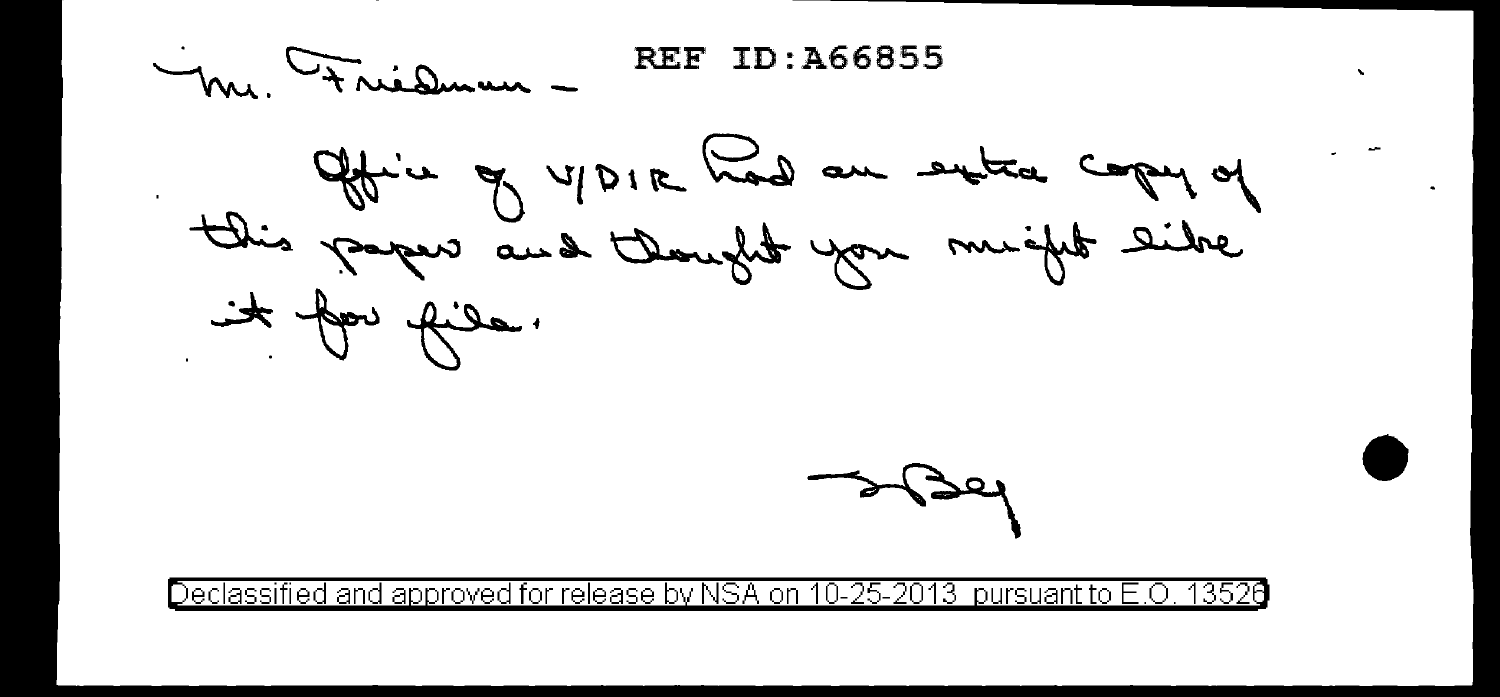# CONFIDON'I'A

#### <del>SECURETY INFORM</del>ITION 86NC TIME AT -

MENORANDE: FOR THE CHIEF OF STAFF

#### 16 December 1952

Sasit-<br>Retain

SUBJECT: Report of Ad Hoo Committee re use of Polygraph

1. There appears to be ample evidence in the subject report as to the value of the polygraph in bringing out facts bearing upon the security of individuals. Some question arises, however, as to the extent to which it can be safely and properly used in connection with security clearances. It would appear that before the use of the polygraph can be extended as proposed throughout the agency, a batter legal and ethical foundation than now exists may have to be established for its employment.

2. From an ethical point of view, it seems to me that there is more to be said in justification of the use of the polygraph on prospective exployees than on persons who are already employed. In the former case, submission to a polygraph test can be made a condition of employment, like any other specified requirement, and thereby placed on an entirely voluntary basis. In other words, the person affected is completely free to choose whether or not he wishes to accept emplo ment under the conditions imposed, and he suffers no disadvantage other than ineligibility if he refuses to subsit to the polygraph test. If, however, the requirement is imposed on established employees and especially older employees, they may find themselves virtually forced to submit to avoid jeopardising their jobs, regardless of whother their opposition is on the grounds of possible selfingrimination or moraly on those of conscientious objection.

3. This situation is especially true of military personnel. Unlike the civilian employees, the vast majority of military individuals do not come into the work on a voluntary basis. They are simply ordered. It is difficult to see, therefore, how we can apply the polygraph test to them on any general scale and still adhere strictly to the idea of voluntary mimission.

4. The objections which have been brought to ny attention against the polygraph seem to stem almost entirely from the use of admissions resulting from the "blackmail" questions in judging moral character. Whether an individual has or has not engaged in espionage, violated Public Law S11, disregarded his security oath, or falaified his P. H. S. are fairly straightforward questions to which definitive answers ean be given. Such questions beer directly on the purpose of the security invectigation, and hence, are more generally accepted as being in the public interest. But gaestions which delve into matters of sexual behavior and other psychological aspects of conduct may, and frequently do, bring farth revelations which actually have questionable bearing upon security and may place the individual in an embarrassing and self-degrading position. Furthermore, the evaluation of the information thus brought forth requires the exercise of extremely careful judgment on what may be tenuous grounds.

SONFIDENT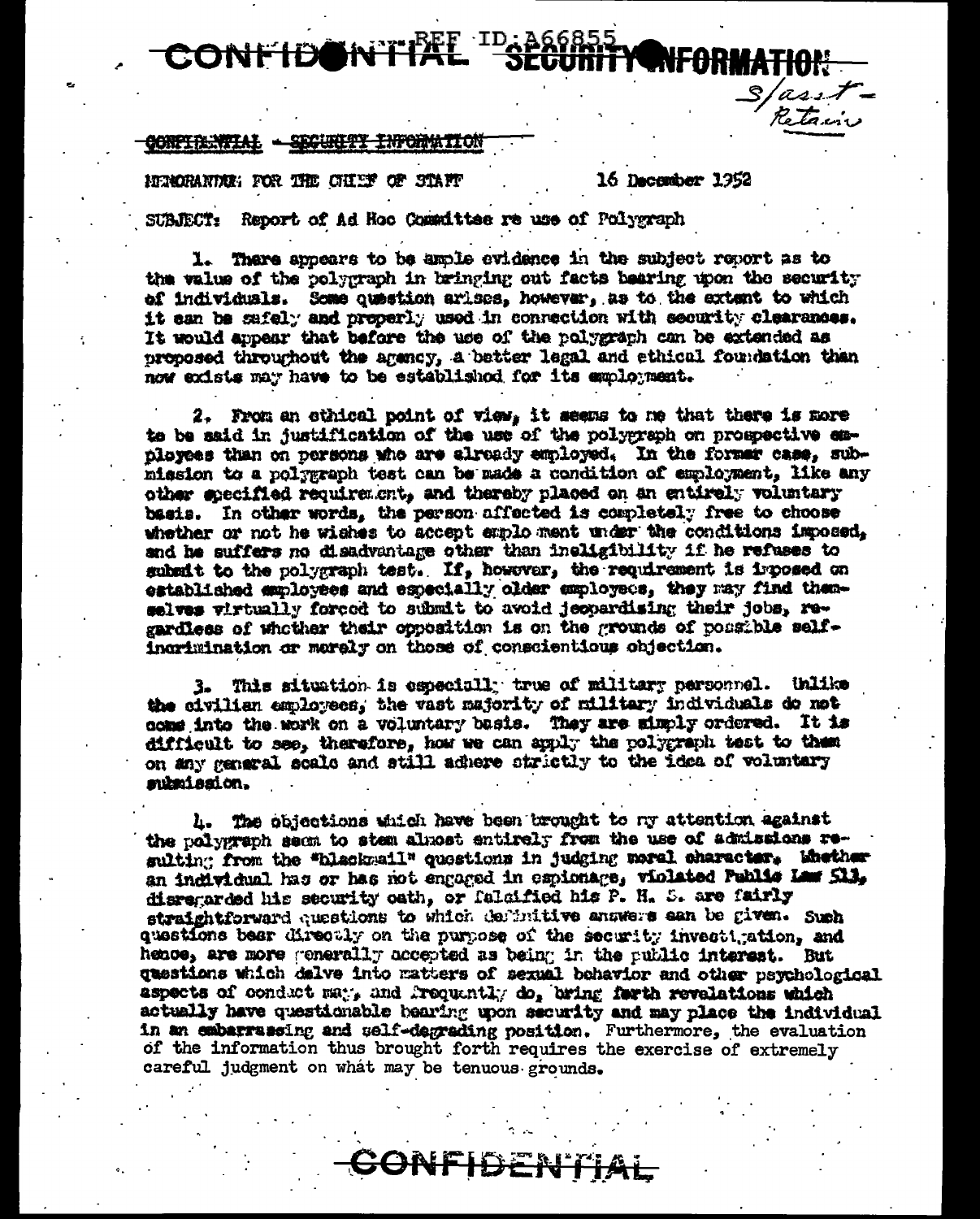## REF ID: 466855 CONFIDENTIAL

#### <del>CONFIDENTIAL - SECURITI INFORMATIO</del>

**16 December 1952** 

SUBJECT: Report of Ad Hoc Committee re Use of Polygraph

5. In considering the evidence on which rejections of prospective employees have been made, I have felt that standards could be used for prospective employees which might not be applicable to established empleyees for the simple reason that in the case of the former, where questions of moral conduct are involved, one could decide with less impunity that certain risks need not be taken. As far as established enployees are concerned. the question arises as to whether we are endeavoring to maintain the highest moral standards by rules of conventional conduct or whether we are merely interested in whether or not our security is really compromised or in serious danger. Without questioning the dasirability of the first aim. I believe there may be some derious differences of view as to where our real rights and responsibilities lie.

6. There is perhaps no denying that people of low moral character are more likely to represent risk than those of higher character. Nevertheless, unless care is exercised to avoid creating unnecessary embarrassment, or infringement of individual rights, by what may be regarded as shot-gun methods of invading the privacy of individuals, our whole polygraph program may be jeopardiged.

7. It is possible that we may be on safer ground if we merely require of established employees that they give a positive or negative answer periodically to questions which bear directly on security, namely:

a. Have they engaged directly or indirectly in espionage activities?

Have they knowingly violated Public Law 513? b.

Have they knowingly violated their security oath?  $c_{\bullet}$ 

d. Have they knowingly falsified their P.H.S. in any respect which bears upon security?

The problem of exploring these questions is then a matter for the investigative agencies charged by law with counter-espionage activities.

8. In conclusion I might emphasize that my purpose is not to question the worth of the polygraph, but merely to suggest that its real value can be defeated by imprudent use. As I see it, the polygraph can be undefity establish definite insecurity by questions such as those in paragraph  $\ddot{\ddot{}}$ above. It can also be used to establish potential security hasards. The first can be accomplished in a more or less straightforward manner, and opposition to its use in this manner would probably be relatively slight.

CONFIDENTIAL